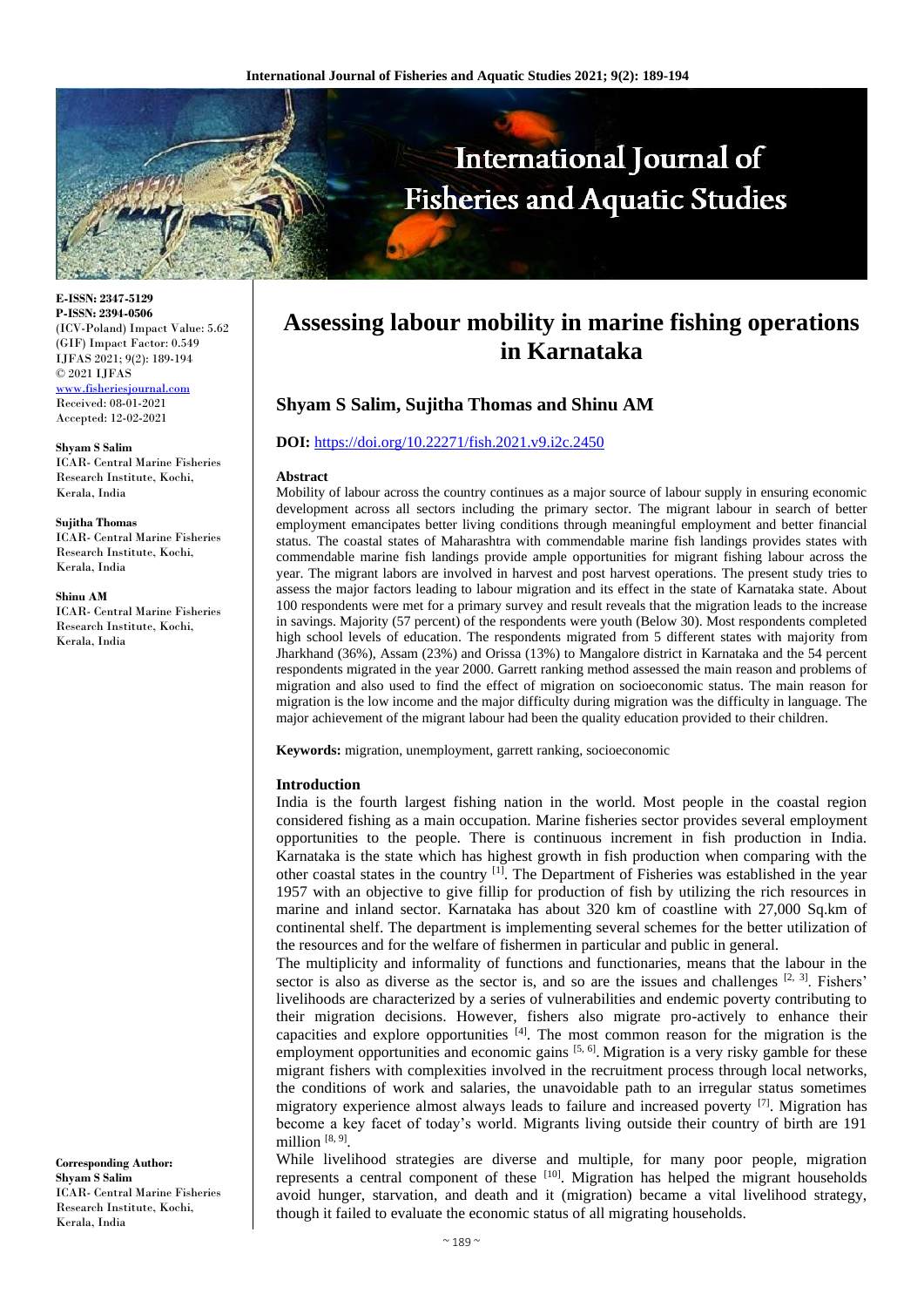The housing pattern of the migrant fisher folk is better than the non-migrants [11]. Seasonal migration is an important and regular livelihood adaptation undertaken by many natural resource dependent communities in various parts of the world. The seasonal nature of fishing activities leaves marine fishers unemployed for parts of the year, which – combined with low

earnings (that leave little surplus to survive lean periods) – necessitates seeking alternative options during the lean season

and migration is a response to this necessity [12]. The migrant flow across the stats is determined by selected by the availability of opportunities and the period  $[13]$ . The poor economic condition tends the fishermen to migrate to another place. The problems of poverty and malnutrition faced in coastal areas can be simultaneously met through planned utilization of available local resources and encouraging participation of the local people in the fishing occupation [14]. There are several factors that lead to the migration such as personal factors and occupational factors. Personal matter includes size of the family. Large families need more money for living than small family. This will leads to the indebtedness. These also force the fishermen to migrate. The cause of flow of migrant fishermen into the fishing communities of Nigeria is due to her abundant fisheries resources. Possession of modern fishing inputs have enhanced their potential for migrating coupled with the network connection of old migrants and Baale (community leader) of the community of destination who give them temporary places to stay at a fee which is a stipulated portion of their fish catch. This confirms the assumptions of the neoclassical

economic and networking theories [15]. The temporary migration is seven times larger than permanent migration, and is largely a rural phenomenon dominated by rural to urban migration. A regional pattern in temporary labour migration is evident in the low-income Central and North Indian states. Low economic, educational and social status significantly induces temporary labour migration in contrast to permanent labour migration [16]. As such, temporary labour migration appears to be a survival strategy of the rural poor in India [17].

## **Materials and Methods**

The study location was Mangalore fishing harbor in Dakshina Kannada District of coastal Karnataka. Karnataka with a coast line of 300 km, has three coastal districts namely Dakshina Kannada, Udupi and Uttara Kannada has 96 landing centers including five major fishing Harbors. Among these Mangalore Fishing harbor is one of the biggest landing center contributing more than 30% of the marine fish landing in the state. Gears used for the fishing includes trawls (1715), seines (59), gillnets (1307) and hook and line (451). Trawls are the major contributor to the fishing. The trawlers are operating as single day and multiday trawlers with 9-14 days of fishing. Now combination vessels operated as trawler-cum-purse seiners, or trawler-cum- long liners, or gillnetter-cum-long liner during different season are operating from Mangalore Coast. All these vessels employ labourers from various states across the country. The data was collected from 100 migrants through personal interview using a well organized questionnaire.





The information related to demography, education status, average income, asset particulars, savings, indebtedness, expenditure pattern, details of migration, reasons for migration, problems during migration, and the major socio economic achievements through migration were elicited from the selected respondents. The Garrett's ranking technique is usually used to rank the preference indicated by the respondents on different factors. The Garette ranking technique is used to find the main reasons of migration and also the problems of migration. The ranks assigned by the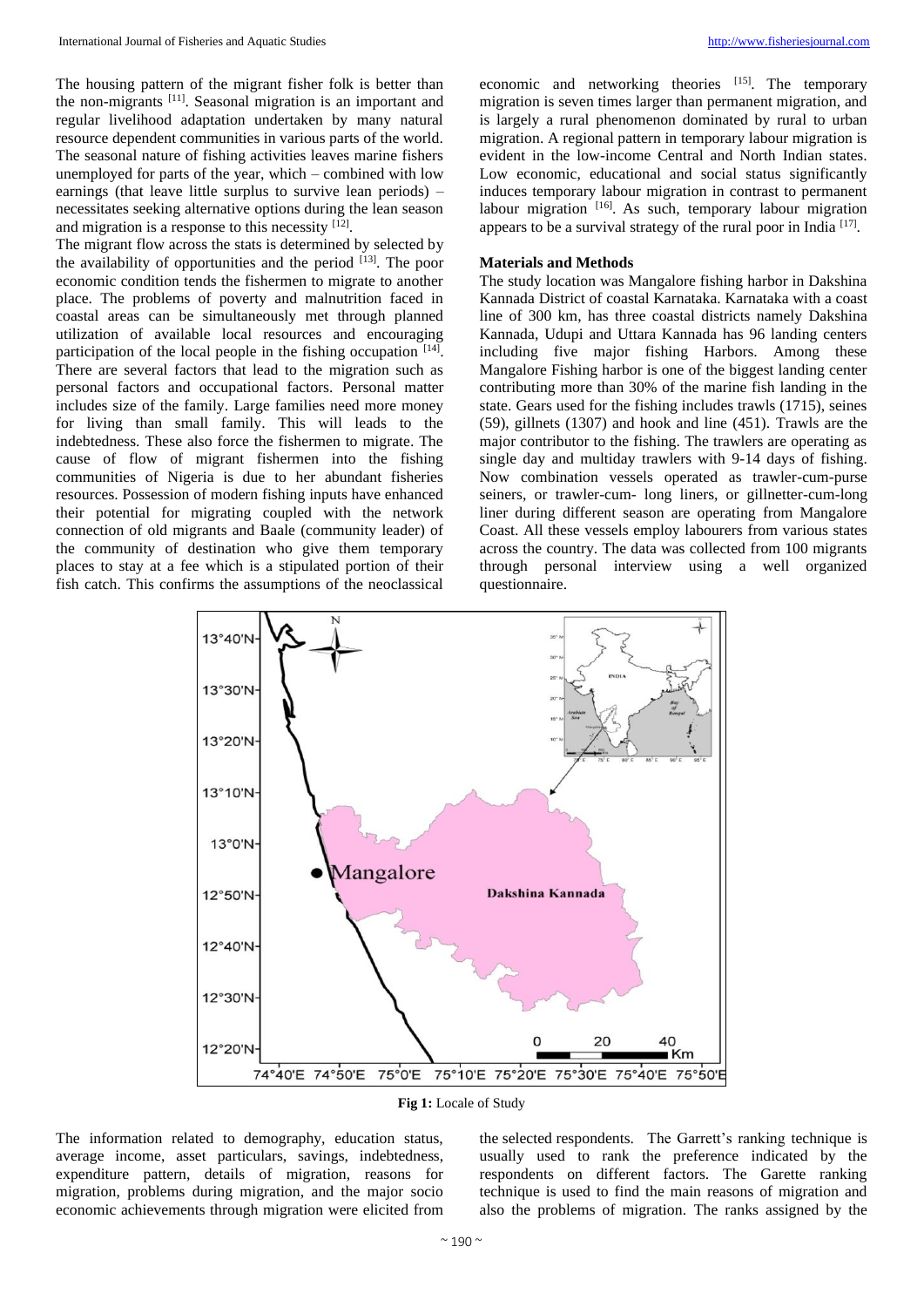respondents for different factors are converted into scores. The factors with highest mean value or Garrett score are considered to be the most important factor.

The Garette Ranking Technique was employed to rank the constraints. The order of merit given by the consumers was transmitted into scores. For converting the scores assigned by the exporter towards the particular problem, per cent position was worked out using the formula

Percent position = 100 X 
$$
\frac{(\text{R}_{ij} - 0.5)}{\text{N}_j}
$$

Where,

 $R_{ij}$  = Rank given for the i<sup>th</sup>attribute by the j<sup>th</sup>respondent in State

 $N_i$  = number of attributes

#### **Results**

## **Socio-economic characteristics**

The socio economic characteristics of the migrant labours are shown in the Table 1. The study indicated that 57 percent of respondents belong to the age group below 30 years. Followed by 28 percent of respondents are in the age group of more than 40 and 15 percent of the respondents are having the age between 30-40.

The educational status indicated that, 52 per cent of respondents possesses high school level followed by 28 per cent of respondents completed secondary level of education and 10 percentages are completed higher secondary level. In the case of average monthly income 67 percentage of respondents have the income rage Rs.20, 000-30, 000 followed by 23 percentage of respondents having the income less than Rs. 20, 000 and only 10 percent having more than Rs. 30,000 income.

|  | <b>Table 1:</b> Socio-economic characteristics |  |  |
|--|------------------------------------------------|--|--|
|--|------------------------------------------------|--|--|

| Socio economic<br>characteristics | Category     | Number of<br>respondents |
|-----------------------------------|--------------|--------------------------|
|                                   | Below30      | 57 (57.00)               |
| Age (Years)                       | $30 - 40$    | 15(15.00)                |
|                                   | More than 40 | 28 (28.00)               |
|                                   |              |                          |
|                                   | Primary      | 8(8.00)                  |
|                                   | High school  | 52 (52.00)               |
| Education                         | Secondary    | 28(28.00)                |
|                                   | Higher       | 10(10.00)                |
|                                   | Secondary    |                          |
|                                   | Graduate     | 2(2.00)                  |
|                                   |              |                          |
|                                   | Less than    | 23 (23.00)               |
|                                   | 20,000       |                          |
| Income $(Rs)$                     | 20000-30,000 | 67 (67.00)               |
|                                   | Greater than | 10 (10.00)               |
|                                   | 30,000       |                          |

Figures in parenthesis indicate percentage to total

While analyzing the religious orientation of the migrants labor it was found that 36 per cent belong to Muslim community who for better employment opportunities migrated from Jharkhand followed by Assam. 34 percent of the migrant were Hindus who migrated from Orissa and from other places of Karnataka and 30 percent of the people are Christians and are from Jharkhand. Figure 2 shows the religious orientation of the migrants.



**Fig 2:** Religion of the migrants

#### **Pattern of expenditure**

The average monthly expenditure of the migrant laboureres respondents in Karnataka prior to and post migration was analyzed and it is furnished in Table 2. It indicated the average monthly expenditure on food is Rs.3020 (40.70 percent) which ranges from 4000 to a minimum of 2000 The expenditure on shelter followed next (26.95 percent).The average monthly expenditure on Health care (10.78 per cent) and social expense (8.09 per cent). The average monthly expenditure on clothes and Fuel/ electricity was found to be (6.74 percent).

It was found that consequent to migration the expenditure on food increased (2.01 percent). Expenditures like Shelter and Social expenses increased by 9.31 per cent and 0.63 per cent respectively. Other expenditures like Clothes, Fuel/ Electricity, and Health care decreased by 2.08 per cent, 3.01 per cent and 5.60 per cent.

|  | Table 2: Expenditure pattern |  |
|--|------------------------------|--|
|--|------------------------------|--|

| <b>Average monthly</b><br>Pattern of expenditure (in /Month) |             |              |
|--------------------------------------------------------------|-------------|--------------|
| <b>Items</b>                                                 | Work place  |              |
| Food                                                         | 3020(40.70) | 4123 (42.71) |
| Clothes                                                      | 500(6.74)   | 450 (4.66)   |
| Shelter                                                      | 2000(26.95) | 3500 (36.26) |
| Fuel/Electricity                                             | 500(6.74)   | 360 (3.73)   |
| Health care                                                  | 800(10.78)  | 500(5.18)    |
| Social expenses                                              | 600(8.09)   | 720 (7.46)   |
| Total                                                        | 7420(100)   | 9653(100)    |

Figures in parenthesis indicate percentage to total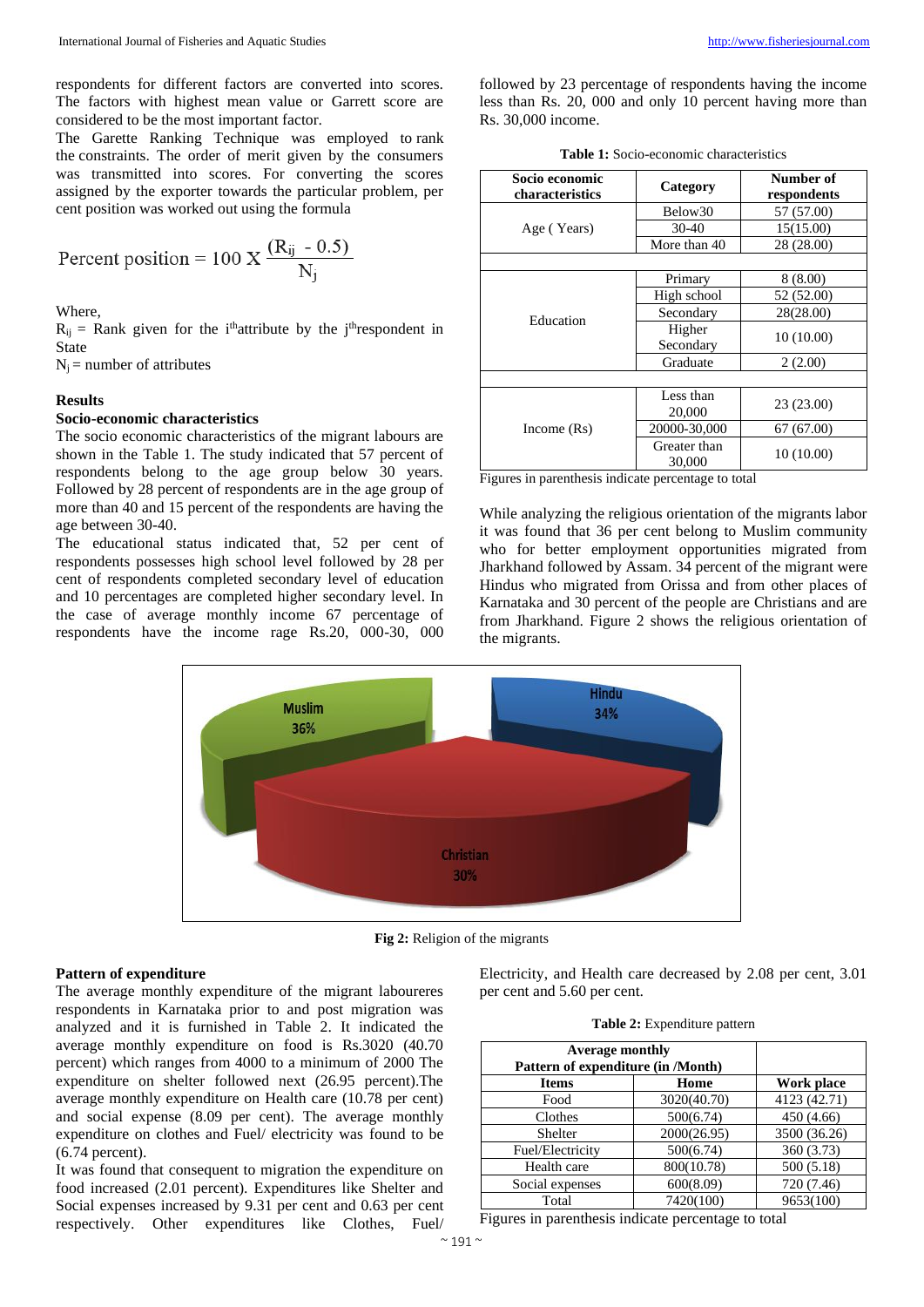### **Details of migration**

Migration usually results due to various factors which are very difficult to predict. However socio-political, economic, environmental and ecological factors are considered to be the major forces driving migration. The fisher folks are influenced by these type of causative factors which provoke them to migrate. The period of migration and quantum of migration indicates the depth of migration. The details of migration of Mangalore district of Karnataka indicates that about 56 percent of the respondents included in the study

migrated with their families and 44 percent of them migrated without their families to other places. Moreover the study point out that the migration took place in 5 different years. The highest quantum of migration was during 2000 (54 per cent) followedby 2004 (14 per cent), 2009 (12percent), 2002 and 2015 (10 percent) respectively. The study identified that the flow of migration shows a decreasing trend over the time period from 2000-2015.The year wise percentage of migration is clearly depicted in Figure 3.



**Fig 3:** Year of migration

The migration details the respondents were indicated in figure 4 and the results shows that the respondents have migrated from five different states. Thirty six percent of people are from Jharkhand followed by 23 percent from Assam, 16 percent from other places of Karnataka, 13 percent Orissa and 12 percent from Kerala.



**Fig 4:** Profile of migrants

## **Reason analysis**

The reason analysis was done on the basis of the opinion of the respondents. The Garrett ranking method is used to find

the main parameter that leads to the migration. Most of the respondent opined the main reason for migration is low income followed by low level of education. (Table 3)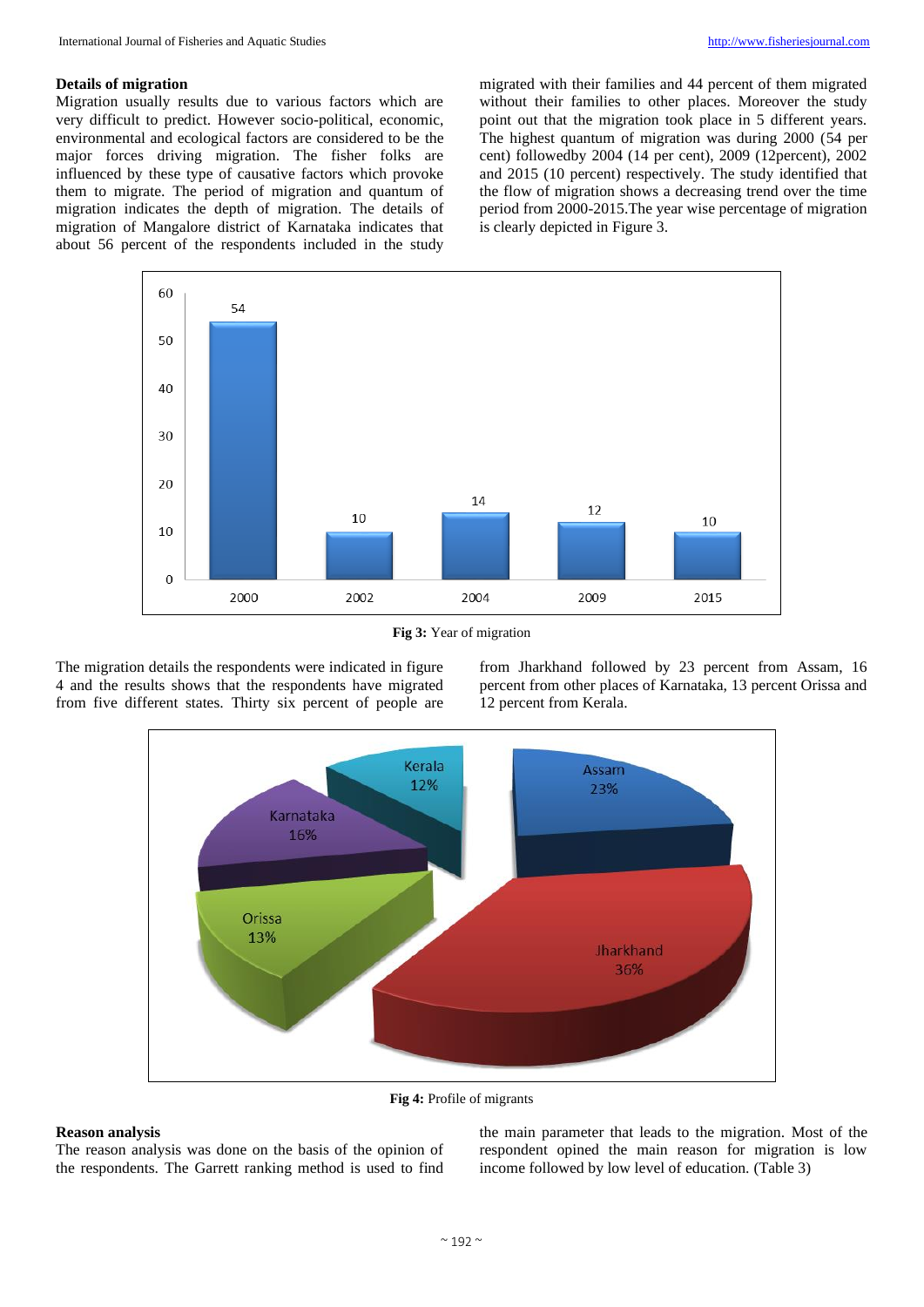| <b>Parameters</b>                         | <b>Score</b> | Rank |
|-------------------------------------------|--------------|------|
| Low Income                                | 93           |      |
| Seasonality of employment                 | 84           | ΙV   |
| Debts & Financial commitments             | 86           | Ш    |
| Lack of technical knowledge               | 82           |      |
| Interest towards travelling               | 80           | VI   |
| Low level of education                    | 88           |      |
| Disguised employment at distant locations | 79           | VII  |
| Persuasion by friends                     |              |      |

## **Problem analysis**

### **Table 4:** Problems during migration

| <b>Parameters</b>                          | <b>Score</b> | Rank |
|--------------------------------------------|--------------|------|
| Difficulty in Language                     | 93           |      |
| Cultural Lag                               | 82           |      |
| Lack of Education                          | 88           |      |
| Competition amongst migrants               | 86           | Ш    |
| Competition amongst locals                 | 79           | VII  |
| Lack of experience                         | 80           |      |
| Discrimination in terms of revenue sharing | 77           | VIII |
| Inadequate skills other than fishing       | 84           |      |

Major details regarding the problems and constraints faced by the migrants at the work place were also collected and analyzed in the study. The results obtained through Garrett ranking techniques are represented in Table 4, from which a clear picture of the problems can be retrieved.

The major problem faced by the migrants is the barriers of language as they moved from Northern and North Eastern India. In addition lack of education is the other problem faced by the migrants followed by lack of education, competition amongst migrants and amongst locals, lack of experience, discrimination in terms of revenue sharing and inadequate skills other than fishing.

The migrant labour visited their natives annually once and spend around one to two months spending their savings creating assets and attending social functions

The details regarding the remittances by the migrants to their home was analyzed and depicted in Fig. 5 which reveals that about 80 percent of the workers remit an average amount of Rs 5000 monthly. About 10 percent of the migrants are sending Rs.8,000 and Rs. 10,000, monthly. This indicates that the migrant remittances contributes to the welfare of the fishers family in their native place.



**Fig 5:** Monthly Remittances by the migrants to home

#### **Employment during closed season / Alternative avocations**

In Karnataka, the main off season for the migrant workers is the trawl ban period. There is a 60 days of trawl ban during the month of June and July. Most of the migrants were unemployed in this season. Majority of the workers choose alternate works during this season. The alternate avocation during ban period is shown in the Table 5.

|  |  | Table 5: Alternate avocation during ban period |  |  |
|--|--|------------------------------------------------|--|--|
|  |  |                                                |  |  |

| .Iob                                       | <b>Frequency</b> |
|--------------------------------------------|------------------|
| Helper (Carpenter/Mason/Painting/Plumbing) | 15(15.00)        |
| Boat repair                                | 35(35.00)        |
| Agricultural labourer                      | 50(50.00)        |

Figures in parenthesis indicate percentage to total

According to the study majority of the people choose agriculture labourer as an alternate work during ban season. Fifty percent migrants choose agriculture labourers, 35 percentage migrants do boat repair works and 15 percent choose helping works like carpenter, mason, painting and plumbing.

## **Effect of migration on socioeconomic status**

Based on the study conducted the major achievement of migration is the quality education. They are able to provide the quality education to their children. Secondly the respondent's savings increased due to the migration and due to the increase in the savings the respondents repaid the debts. Table 6 indicates the effect of migration on socio economic status of migrant labourers in Karnataka state. This indicates that the social economic status of the respondents improved due to the migration. This is because of the increased savings.

|  |  |  | Table 6: Effect of migration in socioeconomic status |  |
|--|--|--|------------------------------------------------------|--|
|  |  |  |                                                      |  |
|  |  |  |                                                      |  |

| <b>Parameters</b>          | <b>Score</b> | Rank |
|----------------------------|--------------|------|
| Constructed/Improved house | 82           |      |
| Provided quality education | 93           |      |
| Increased savings          | 88           |      |
| Debts were repaid          | 86           | Ш    |
| Possessed assets           | 79           | √∐⊥  |
| Improved social status     | 80           | VI   |
| Marriage of dependents     | Q⊿           |      |